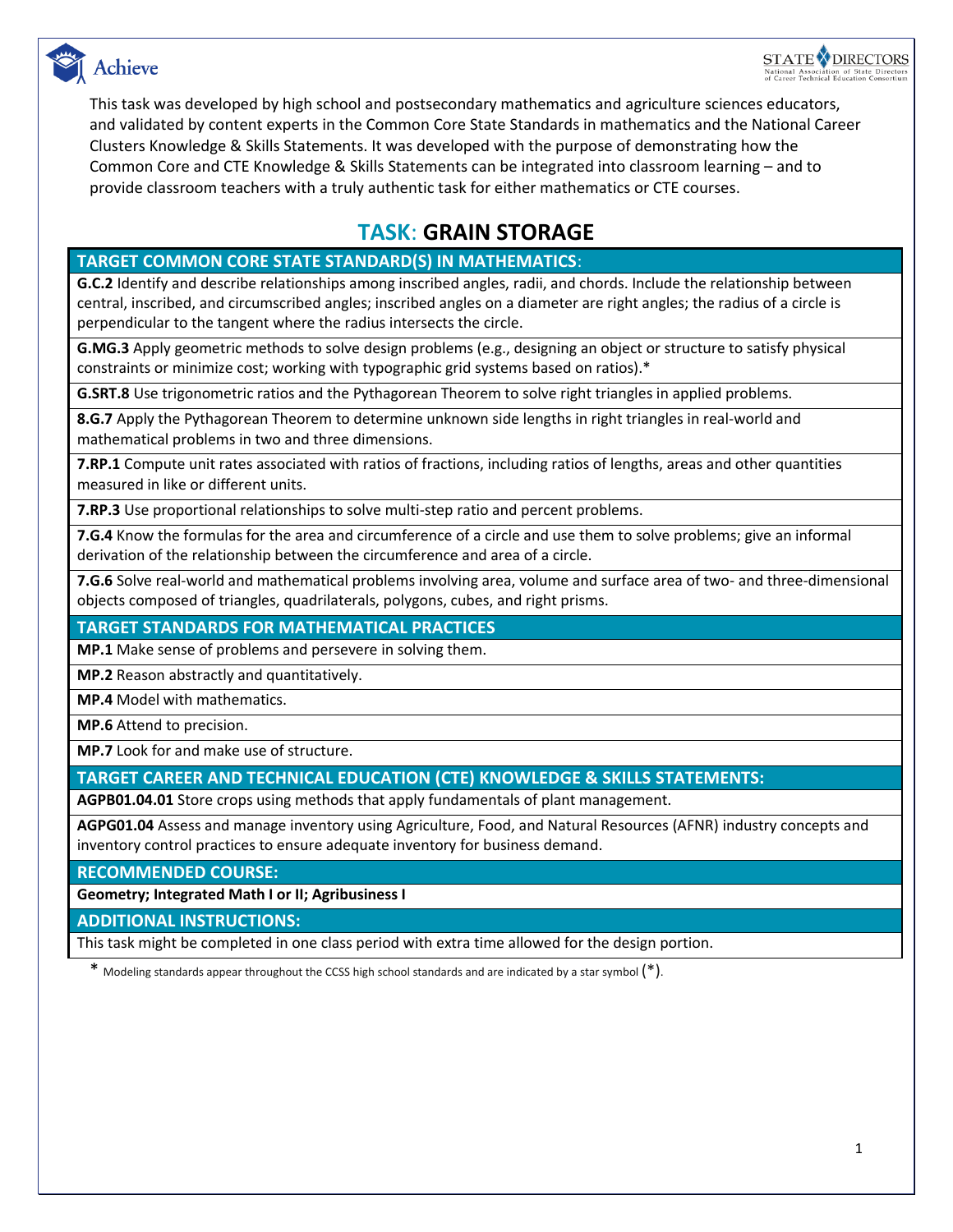## Achieve



#### *About the Common Core State Standards in Mathematics*

The Common Core State Standards (CCSS) for Mathematics are organized by grade level in grades K–8. At the high school level, the standards are organized by conceptual category (number and quantity, algebra, functions, geometry, and probability and statistics), showing the body of knowledge students should learn in each category to be college and career ready, and to be prepared to study more advanced mathematics. The Standards for Mathematical Practice describe ways in which developing student practitioners of the discipline of mathematics increasingly ought to engage with the subject matter as they grow in mathematical maturity and expertise throughout the elementary, middle and high school years. [www.corestandards.org](http://www.corestandards.org/)

#### *About the Common Core State Standards in English Language Arts/Literacy*

The Common Core State Standards (CCSS) for ELA/Literacy are organized by grade level in grades K–8. At the high school level, the standards are organized by 9-10 and 11-12 grade bands. Across K-12 there are four major strands: Reading, Writing, Speaking and Listening, and Language. The CCSS also include Standards for Literacy in History/Social Studies, Science, and Technical Subjects, with content-specific (Reading and Writing) literacy standards provided for grades 6-8, 9-10, and 11-12, to demonstrate that literacy needs to be taught and nurtured across all subjects. [www.corestandards.org](http://www.corestandards.org/)

#### *About the Career Cluster Knowledge and Skill Statements*

As an organizing tool for curriculum design and instruction, Career Clusters™ provide the essential knowledge and skills for the 16 Career Clusters™ and their Career Pathways. It also functions as a useful guide in developing programs of study bridging secondary and postsecondary curriculum and for creating individual student plans of study for a complete range of career options. As such, it helps students discover their interests and their passions, and empowers them to choose the educational pathway that can lead to success in high school, college and career. [http://www.careertech.org/career-clusters/resources/clusters/agriculture.html.](http://www.careertech.org/career-clusters/resources/clusters/agriculture.html) Although not included in this template, all Clusters and Pathways have Foundational Academic Expectations and Essential Knowledge & Skills Statements, which, in some cases, overlap with the Common Core State Standards.

Bushels

**KEY TERMS**

- 
- Isosceles Right Triangles
- Bisected
- Segment and Sector of a circle
- Chord, Radii, Central angle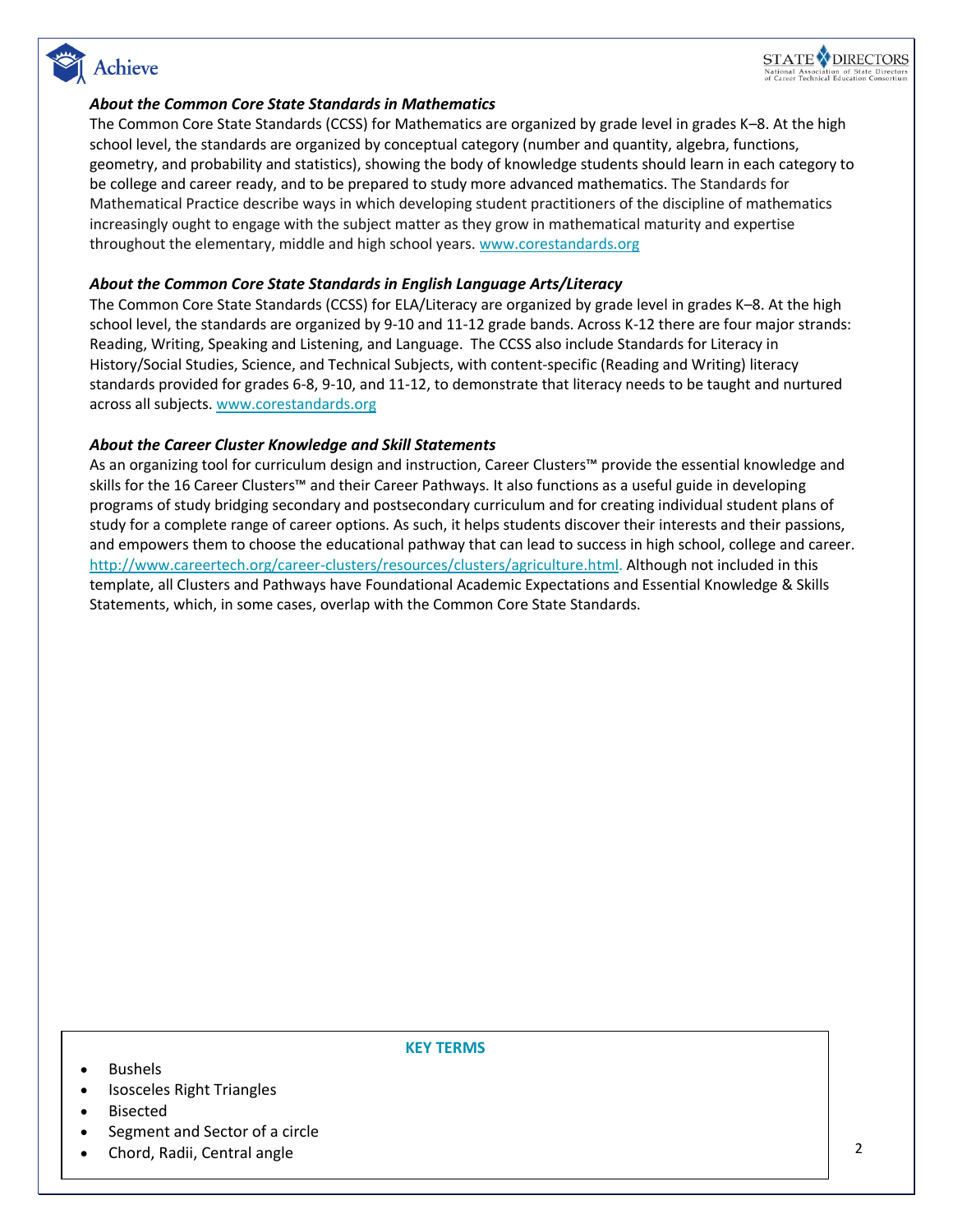## GRAIN STORAGE *– The Task*

Achieve

John is a producer who stores wheat in a storage facility located on his farm. The cylinder-shaped storage facility has one flat, rectangular face that rests against the side of his barn. The barn is 5 feet from the center of the storage facility. The height of the stored grain is 30 feet (when full to capacity) and the face resting against the barn is 10 feet wide. This storage facility holds the exact amount of wheat he uses per year.



- **1.** Determine the capacity of John's storage in cubic feet.
- **2.** If one bushel is 1.25 cubic feet, how many bushels can be stored?
- **3.** Since John will be acquiring more acres, he foresees an increase in production of 23% for the next year. What would be the total amount of storage required in cubic feet and bushels for next year?
- **4.** John's current facility is outdated. Design a new storage facility. Give dimensions and provide a diagram. Consider vertical, horizontal, temporary, and/or mobile facilities. Justify your final choice of design. *Show your work!*

STATE **V** DIRECTORS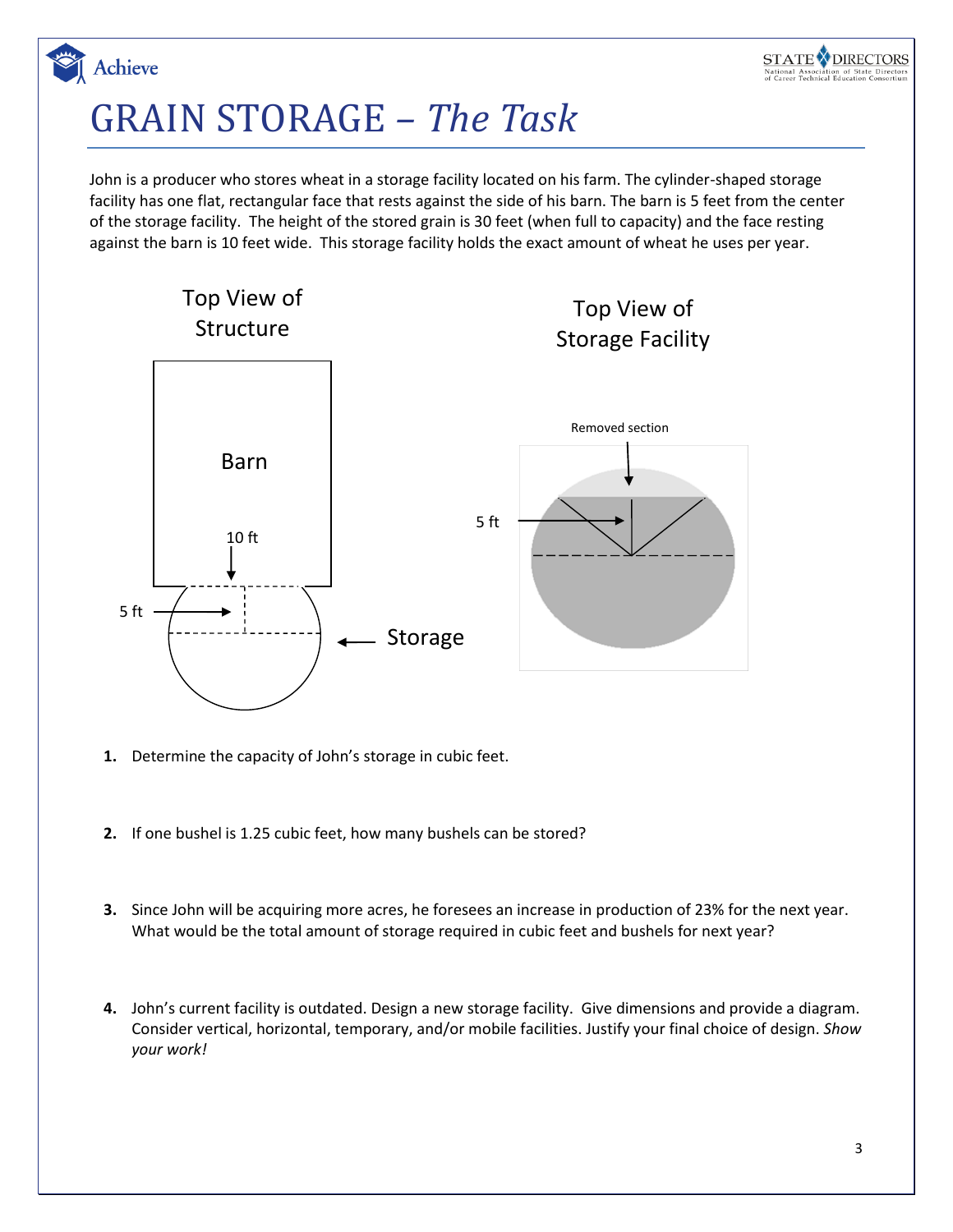## GRAIN STORAGE – *Possible Solution(s)*

**1.** The intersection of the barn and the storage facility allows the construction of two right triangles, as seen from the top view of the storage facility. The distance between the side of the barn and the center of the storage facility is given as 5 ft. Using the properties of triangles and the fact that if the radius of a circle is perpendicular to a chord, then it bisects it, we can deduct that the two triangles are isosceles right triangles, with legs 5 ft. in length.

We can use the Pythagorean Theorem, or the properties of special right triangles, to find the length of the hypotenuse of one of the triangles, which is also the radius of the circle, to be 5√2 ft.

The area of the circle, as seen from the top view of the storage facility, would be found using the formula:

 $A = \pi r^2$ A =  $\pi$ (5√2)<sup>2</sup> = 50 $\pi$  ft<sup>2</sup>, or approximately 157 ft<sup>2</sup>.

The larger triangle formed by the union of the two isosceles right triangles has a base of 10 and a height of 5, as given in the task. The area of this triangle can be found using the formula:

$$
A = \frac{1}{2} bh
$$
  
 $A = \frac{1}{2} (10)(5) = 25 ft^2$ 

Achieve

Since the two small Isosceles right triangles "meet at the center of the circle" with their combined 45 degree angles, the sector of the circle that encompasses the triangles has a 90 degree central angle and is a quarter of the circle. The remaining sector is three-fourths of the circle. The area of the three-fourths of the circle plus the area of the triangle formed by the two isosceles right triangles equals the area of the base of the storage facility.

Area of the base of the storage facility = 3⁄4 (50π) ft<sup>2</sup> + 25 ft<sup>2</sup> = 37.5π ft<sup>2</sup> + 25 ft<sup>2</sup> = approximately 142.8 ft<sup>2</sup>.

To find the capacity of the storage facility, in cubic feet, the student must then multiply the area of the base by 30 ft., the height of the grain when the storage facility is filled to capacity.

V = (142. 8ft<sup>2</sup>) (30 ft) = 4284 ft<sup>3</sup>. Therefore, the capacity of the storage facility is **approximately 4284 ft<sup>3</sup>.** 

**2.** Using unit analysis to change cubic feet to bushels:

$$
\frac{1bushel}{1.25\,f^3} \cdot 4284\,f^3 = \frac{4284}{1.25} \, bushels \qquad = \frac{\textbf{3427.2 bushels}}{1.25}
$$

STATE DIRECTORS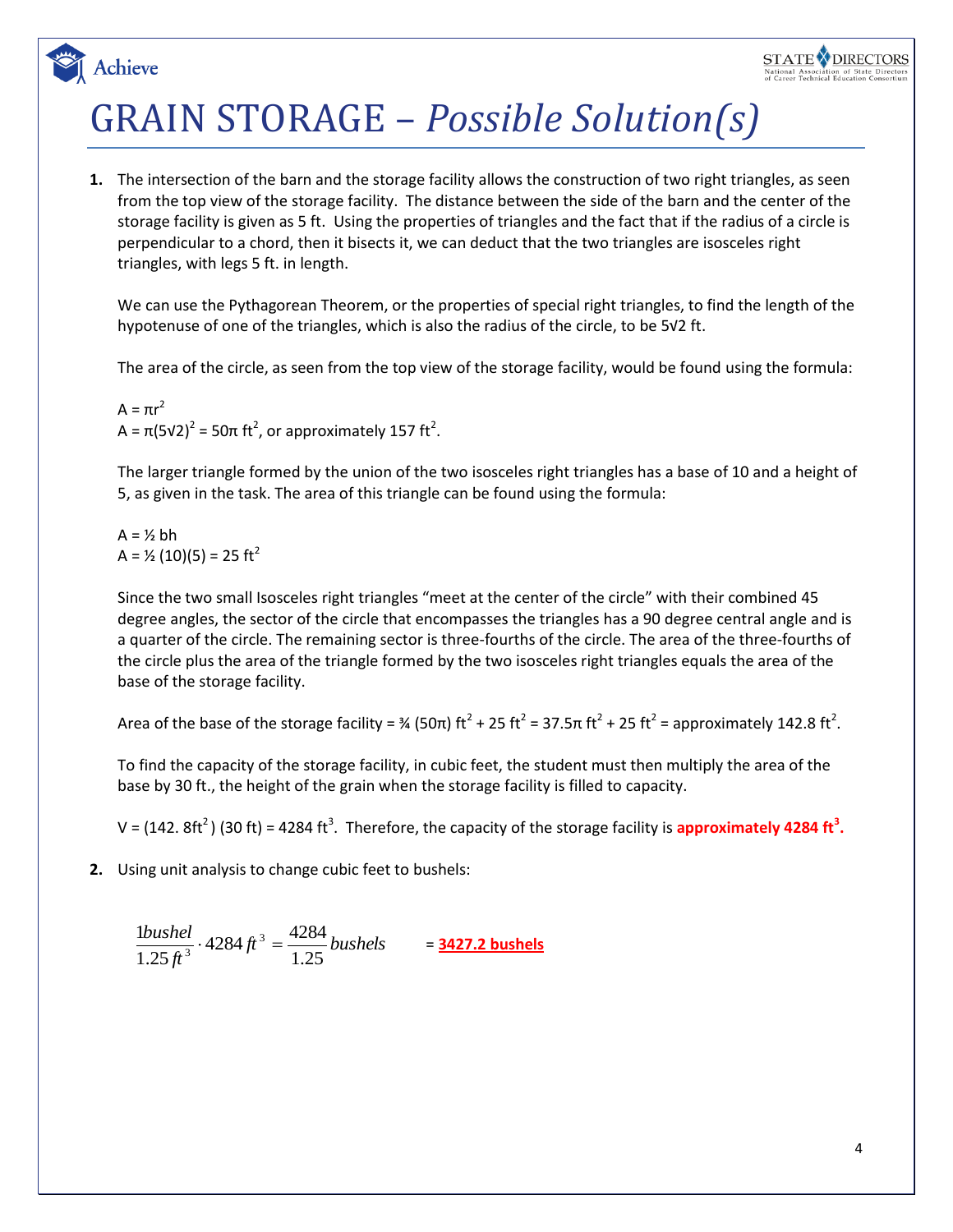

**3.** To find the total amount of storage required in cubic feet and bushels for next year, we first need to find 23% of the current capacity since a 23% increase in production is projected.

0.23 x 4284 ft<sup>3</sup> = approximately 985.3 ft<sup>3</sup>

If this is added to the original capacity, we find next year's projected storage needs to be, in cubic feet:

4284 ft<sup>3</sup> + 985.3 ft<sup>3</sup> = <mark>5269.3 ft<sup>3</sup></mark> or 5269.3 / 1.25 = 4215.4 bushels

An alternative solution strategy would be to multiply the capacity of the storage facility by 1.23, arriving at the same solution.

**4.** This is an open-ended design question, and students may approach it in a variety of ways.

For example, a student may decide that they would want to keep the base of the storage facility the same shape and size and simply increase the height to accommodate additional grain in future years.

Other options could involve changing the area of the base of the storage facility and possibly also the height, as needed. Another design option might be to build the storage facility so that it does not rest against the side of the barn, as it now does. Regardless of the design selected by the student, they must provide a diagram, dimensions, and justify their decisions with respect to the size, orientation, and placement of the storage facility.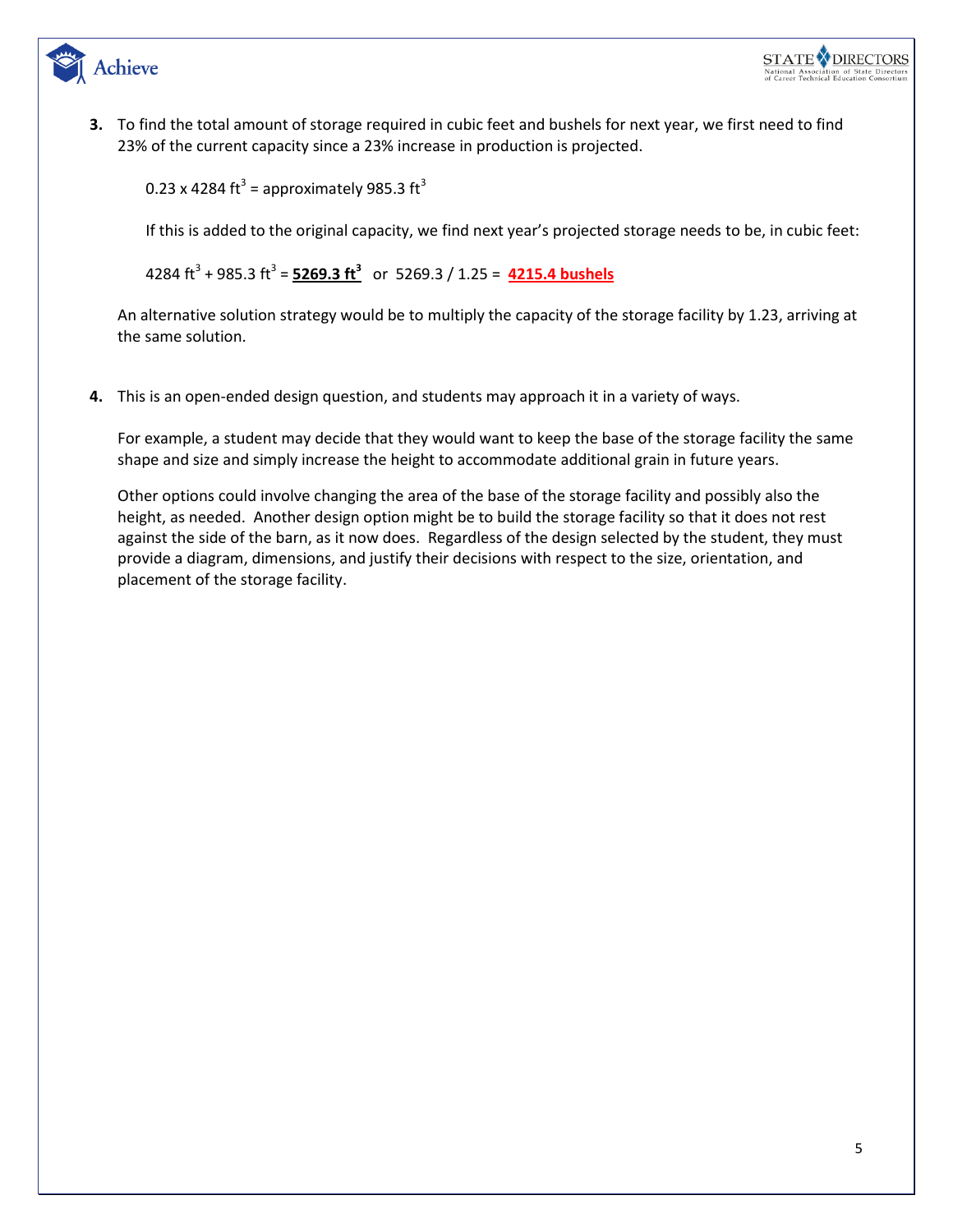# GRAIN STORAGE – *Possible Extensions*

Achieve

The extensions below represent potential ways in which mathematics and/or CTE teachers can build on the task above. All of the extensions are optional and can be used in the classroom, as homework assignments, and/or as long-term interdisciplinary projects.

- 1. Is it more profitable to build a new facility or consider a temporary solution? Using current market prices and local regulations, present an argument for why your solution is a good one.
- 2. Students divide into groups and consider various features of the new storage solutions proposed by other classmates. For example, what is the total area of the galvanized metal sheets required (before bent) given the size of the facility? For discussion: What are the differences in gauges of tin? What is the value of corrugation?
- 3. Compare the storage of corn vs. wheat with respect to weight and volume.
- 4. Discuss and compare gross weight vs. net weight of a tanker truck.
- 5. Examine local regulations and major laws that might impact on the construction of the new storage facility. Take these into account in the design of the new facility.
- 6. Collect research and gather public input to inform design of the new storage facility. Use this input to come up with alternative designs, and evaluate the various designs based on issues and regulations impacting AFNR management.
- 7. In designing the new storage facility, analyze various design options for safety and environmental issues. Present design options that address these issues, and offer a design recommendation.
- 8. John wants to avoid having another situation in the near future where grain production rises so steeply in a one-year period that he is unprepared. Describe inventory control measures that he could put in place to monitor inventory levels. Also discuss steps that he could put in place to monitor current grain production and predict future production.

STATE **V** DIRECTORS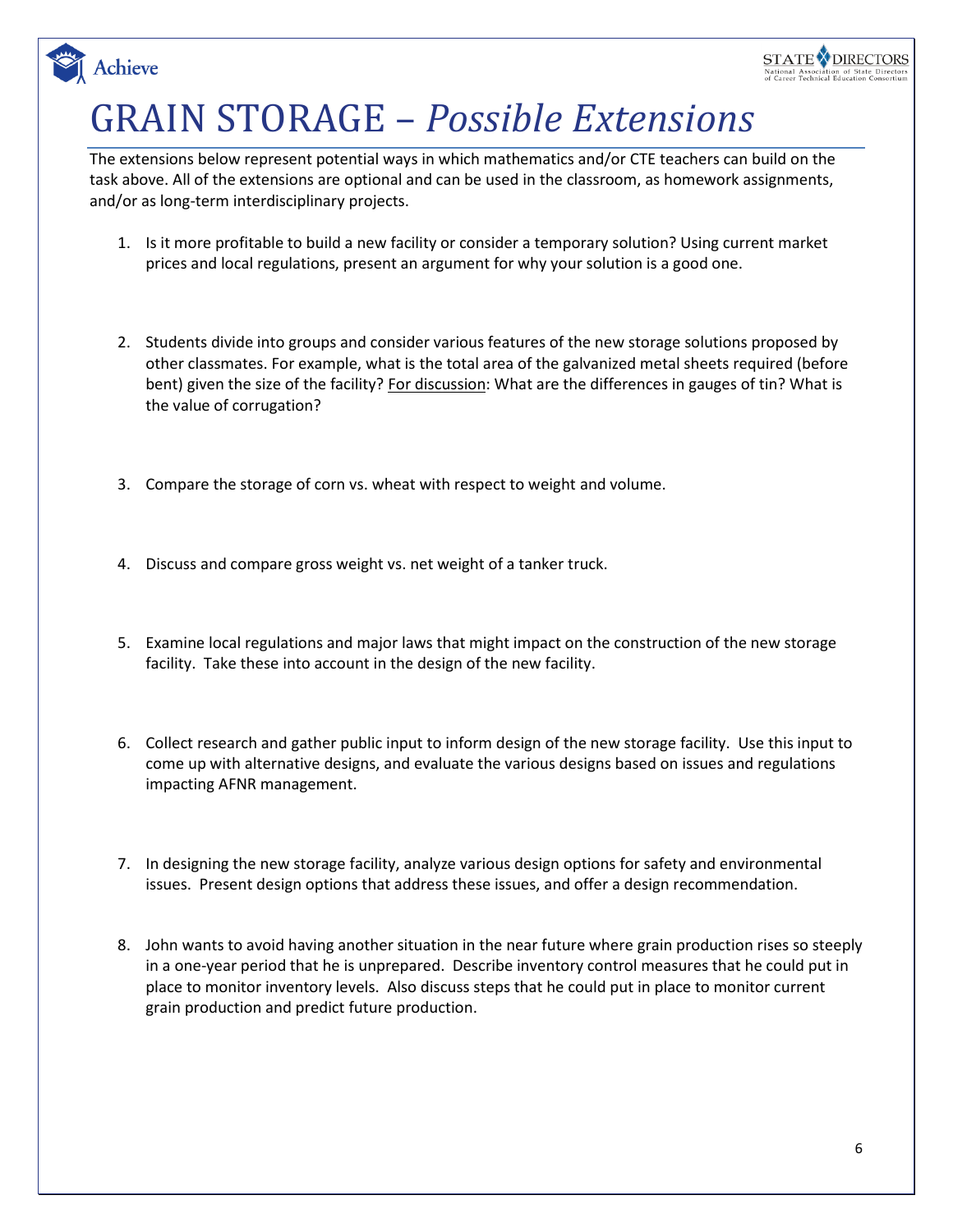



## GRAIN STORAGE – *Appendix: Alignment Ratings*

The rating system used in the following charts is as follows:

### **3 EXCELLENT ALIGNMENT:**

The content/performance of the task is clearly consistent with the content/performance of the Common Core State Standard.

### **2 GOOD ALIGNMENT:**

The task is consistent with important elements of the content/performance of the CCSS statement, but part of the CCSS is not addressed.

### **1 WEAK ALIGNMENT:**

There is a partial alignment between the task and the CCSS, however important elements of the CCSS are not addressed in the task.

### **N/A:**

For Mathematical Practices a content rating does not apply.

In the charts **C = Content Rating** and **P = Performance Rating**

#### **COLOR KEY**

- **Black** = Part of CCSS/K&S Statement aligned to task
- **Gray** = Part of CCSS/K&S Statement *not* aligned to task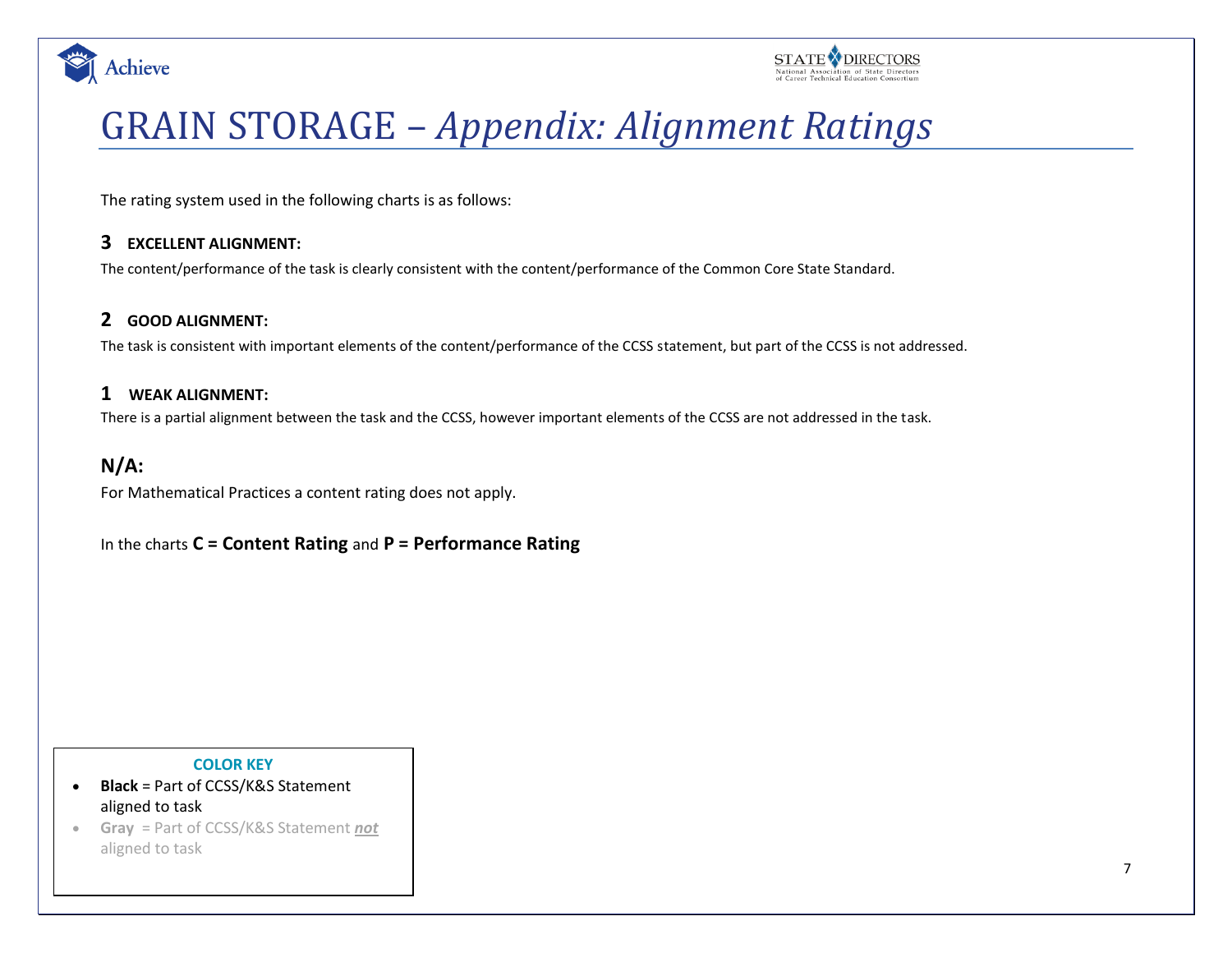



### **Task-to-Mathematical Practice Alignment Recording Sheet**

| <b>Task</b><br><b>Name</b> | <b>Aligned CCSS</b><br><b>Mathematical Practice Standards</b> | C   | P                       | <b>Alignment Comments</b><br>(Standards selection, partial alignments, reasons for rating, etc)                                                                                                                                                                                      | <b>Task Comments</b><br>(Strengths, weaknesses, possible<br>improvements, effectiveness,<br>etc)                                                                           |  |
|----------------------------|---------------------------------------------------------------|-----|-------------------------|--------------------------------------------------------------------------------------------------------------------------------------------------------------------------------------------------------------------------------------------------------------------------------------|----------------------------------------------------------------------------------------------------------------------------------------------------------------------------|--|
|                            | MP.1 Make sense of problems and<br>persevere in solving them. | N/A | $\overline{\mathbf{3}}$ | This task requires that students analyze givens,<br>constraints, relationships, and goals. They must make<br>conjectures about the form and meaning of the solution<br>and plan a solution pathway. They must make sure their<br>answers make sense in the context of the problem.   |                                                                                                                                                                            |  |
| <b>STORAGE</b>             | MP.2 Reason abstractly and<br>N/A<br>quantitatively.          |     | $\overline{\mathbf{3}}$ | This task requires that students make sense of quantities<br>and their relationships in problem situations. They must<br>create a coherent representation of the problem at hand,<br>considering units and attending to the meaning of<br>quantities.                                | This is a multi-stage<br>problem with real life<br>applications and<br>considerations. This task<br>asks students to apply                                                 |  |
| GRAIN                      | <b>MP.4</b> Model with mathematics.                           | N/A | 3                       | This task asks students to apply the mathematics they<br>know to solve a workplace problem. They use<br>measurement and geometric knowledge and skills and<br>interpret their results in the context of the problem.                                                                 | the mathematics they<br>know to solve a<br>workplace problem.<br>Students must identify<br>measurements and<br>quantities and use<br>perform quantitative<br>calculations. |  |
|                            | MP.6 Attend to precision.                                     | N/A | 3                       | This task requires accurate calculations and solutions<br>that are expressed with a degree of precision appropriate<br>for the problem and the units involved.                                                                                                                       |                                                                                                                                                                            |  |
|                            | MP.7 Look for and make use of<br>structure.                   | N/A | $\overline{\mathbf{3}}$ | This task requires that students use geometric structure<br>and step back for an overview and shift of perspective.<br>They must recognize the significance of the 5 ft. line<br>segment, and the resulting two right triangles it can<br>create in order to help solve the problem. |                                                                                                                                                                            |  |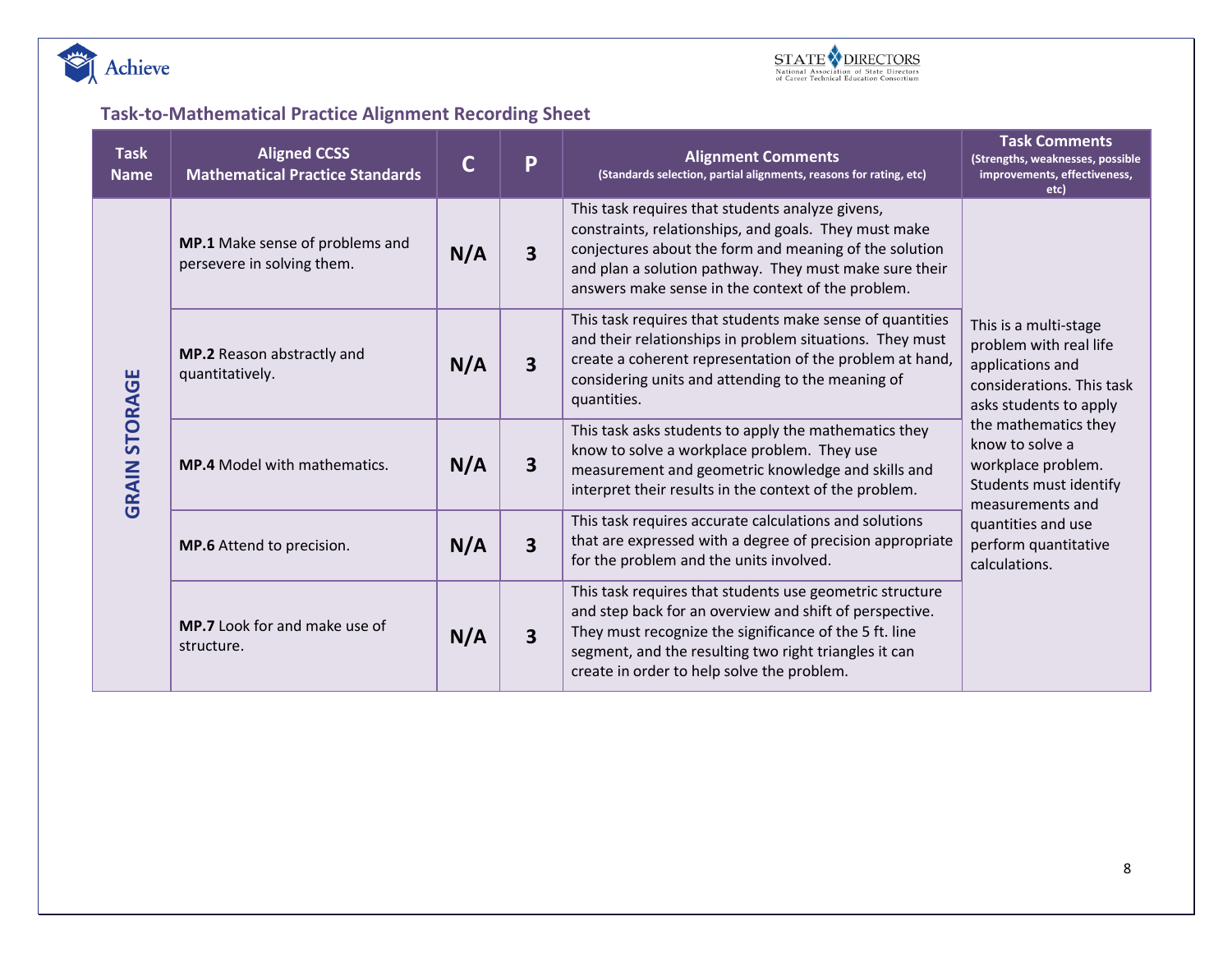



### **Task-to-Common Core State Standards Alignment Recording Sheet**

| <b>Task</b><br><b>Name</b> | <b>Aligned CCSS</b><br><b>Content Standards</b>                                                                                                                                                                                                                                                                                                                                                                                                                                                                                                                                                                                                                         | $\mathsf{C}$            | P              | <b>Alignment Comments</b><br>(Standards selection, partial alignments, reasons<br>for rating, etc.)                                                                                                                           | <b>Task Comments</b><br>(Strengths, weaknesses,<br>possible improvements,<br>effectiveness, etc.)                               |
|----------------------------|-------------------------------------------------------------------------------------------------------------------------------------------------------------------------------------------------------------------------------------------------------------------------------------------------------------------------------------------------------------------------------------------------------------------------------------------------------------------------------------------------------------------------------------------------------------------------------------------------------------------------------------------------------------------------|-------------------------|----------------|-------------------------------------------------------------------------------------------------------------------------------------------------------------------------------------------------------------------------------|---------------------------------------------------------------------------------------------------------------------------------|
| <b>GRAIN STORAGE</b>       | G.C.2 Identify and describe relationships among inscribed<br>angles, radii, and chords. Include the relationship between<br>central, inscribed, and circumscribed angles; inscribed angles on<br>a diameter are right angles; the radius of a circle is perpendicular<br>to the tangent where the radius intersects the circle.<br>G.MG.3 Apply geometric methods to solve design problems<br>(e.g., designing an object or structure to satisfy physical<br>constraints or minimize cost; working with typographic grid<br>systems based on ratios).*<br>G.SRT.8 Use trigonometric ratios and the Pythagorean Theorem<br>to solve right triangles in applied problems. |                         | $\overline{2}$ | This task uses central angle and the chord /<br>radii relationship. As students explain or<br>show their work the relationships would be<br>indirectly identified but not necessarily<br>described.                           | This complex real-                                                                                                              |
|                            |                                                                                                                                                                                                                                                                                                                                                                                                                                                                                                                                                                                                                                                                         |                         | 3              | In question 4 the student must apply<br>geometric methods to design a new<br>storage facility to update the current one.                                                                                                      |                                                                                                                                 |
|                            |                                                                                                                                                                                                                                                                                                                                                                                                                                                                                                                                                                                                                                                                         |                         | 3              | The students must use the Pythagorean<br>Theorem, either directly or indirectly<br>(special triangle relationships) but they do<br>not need to use trigonometric ratios.                                                      |                                                                                                                                 |
|                            | 8.G.7 Apply the Pythagorean Theorem to determine unknown<br>side lengths in right triangles in real-world and mathematical<br>problems in two and three dimensions.                                                                                                                                                                                                                                                                                                                                                                                                                                                                                                     | $\overline{\mathbf{3}}$ | 3              | The student must use the Pythagorean<br>Theorem, either directly or indirectly<br>(special triangle relationships) to determine<br>the length of the hypotenuse (the radius of<br>the circle) in the created right triangles. | world task involving<br>multiple calculations<br>that requires<br>students to apply<br>geometric concepts<br>in a concrete way. |
|                            | 7.RP.1 Compute unit rates associated with ratios of fractions,<br>including ratios of lengths, areas and other quantities measured<br>in like or different units. For example, if a person walks 1/2 mile<br>in each 1/4 hour, compute the unit rate as the complex fraction<br>$(1/2)/(1/4)$ miles per hour, equivalently 2 miles per hour.                                                                                                                                                                                                                                                                                                                            | $\overline{\mathbf{3}}$ | 2              | Students must use unit rates, such as cubic<br>feet per bushel, but do not have to<br>compute the rate, as it is given in the<br>problem.                                                                                     |                                                                                                                                 |
|                            | 7.RP.3 Use proportional relationships to solve multi-step ratio<br>and percent problems.<br>7.G.4 Know the formulas for the area and circumference of a<br>circle and use them to solve problems; give an informal<br>derivation of the relationship between the circumference and<br>area of a circle.                                                                                                                                                                                                                                                                                                                                                                 |                         | 3              | In question 3 the student must compute<br>the storage capacity needed after a 23%<br>increase in production.                                                                                                                  |                                                                                                                                 |
|                            |                                                                                                                                                                                                                                                                                                                                                                                                                                                                                                                                                                                                                                                                         |                         | 2              | Circumference is not referenced or needed<br>in this task.                                                                                                                                                                    |                                                                                                                                 |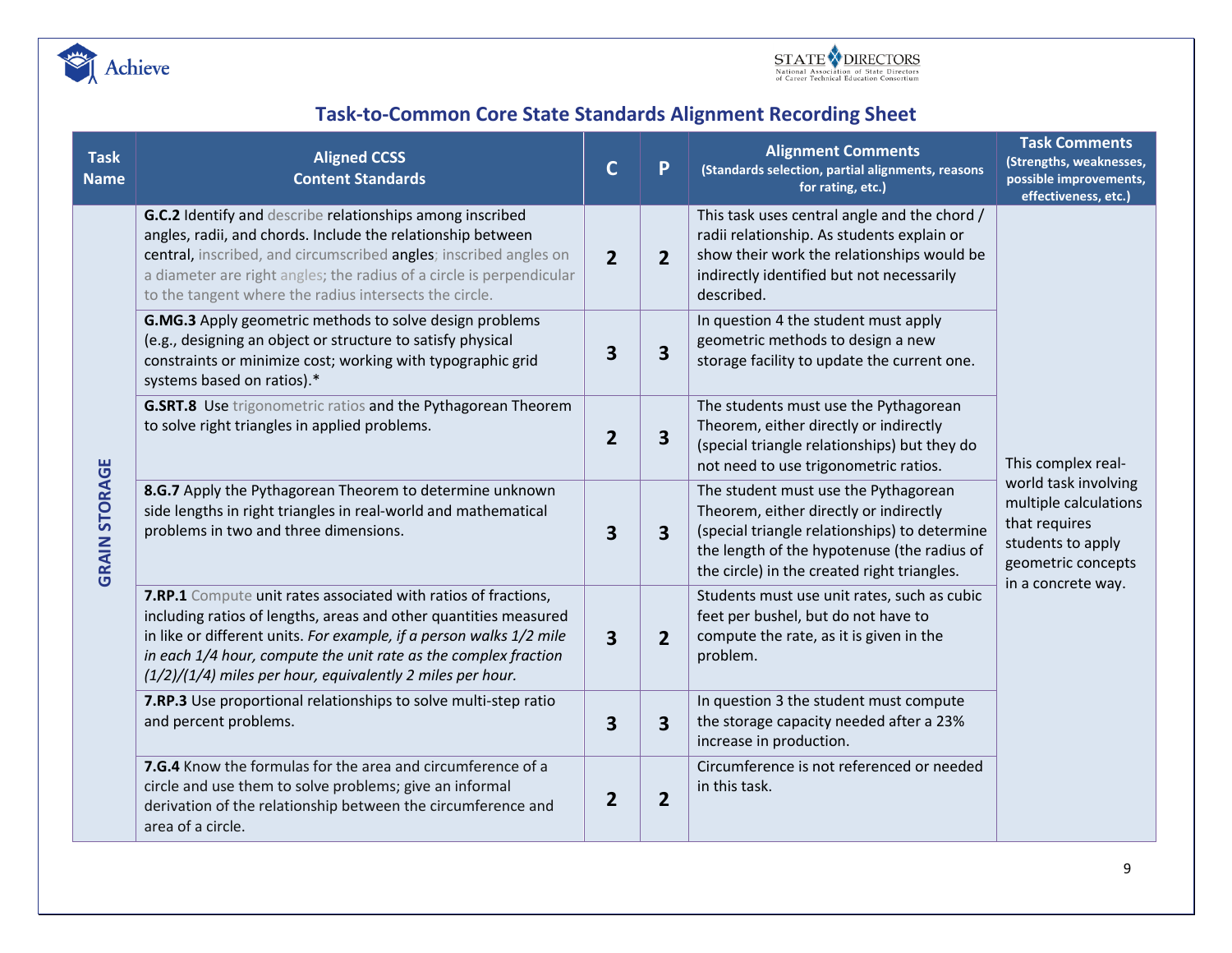

| <b>STATE V DIRECTORS</b>                 |
|------------------------------------------|
| National Association of State Directors  |
| of Career Technical Education Consortium |

| 7.G.6 Solve real-world and mathematical problems involving      |  | This task uses only circles, triangles, and |  |
|-----------------------------------------------------------------|--|---------------------------------------------|--|
| area, volume and surface area of two- and three-dimensional     |  | cylinders.                                  |  |
| objects composed of triangles, quadrilaterals, polygons, cubes, |  |                                             |  |
| and right prisms.                                               |  |                                             |  |

\* Modeling standards appear throughout the CCSS high school standards and are indicated by a star symbol (\*).